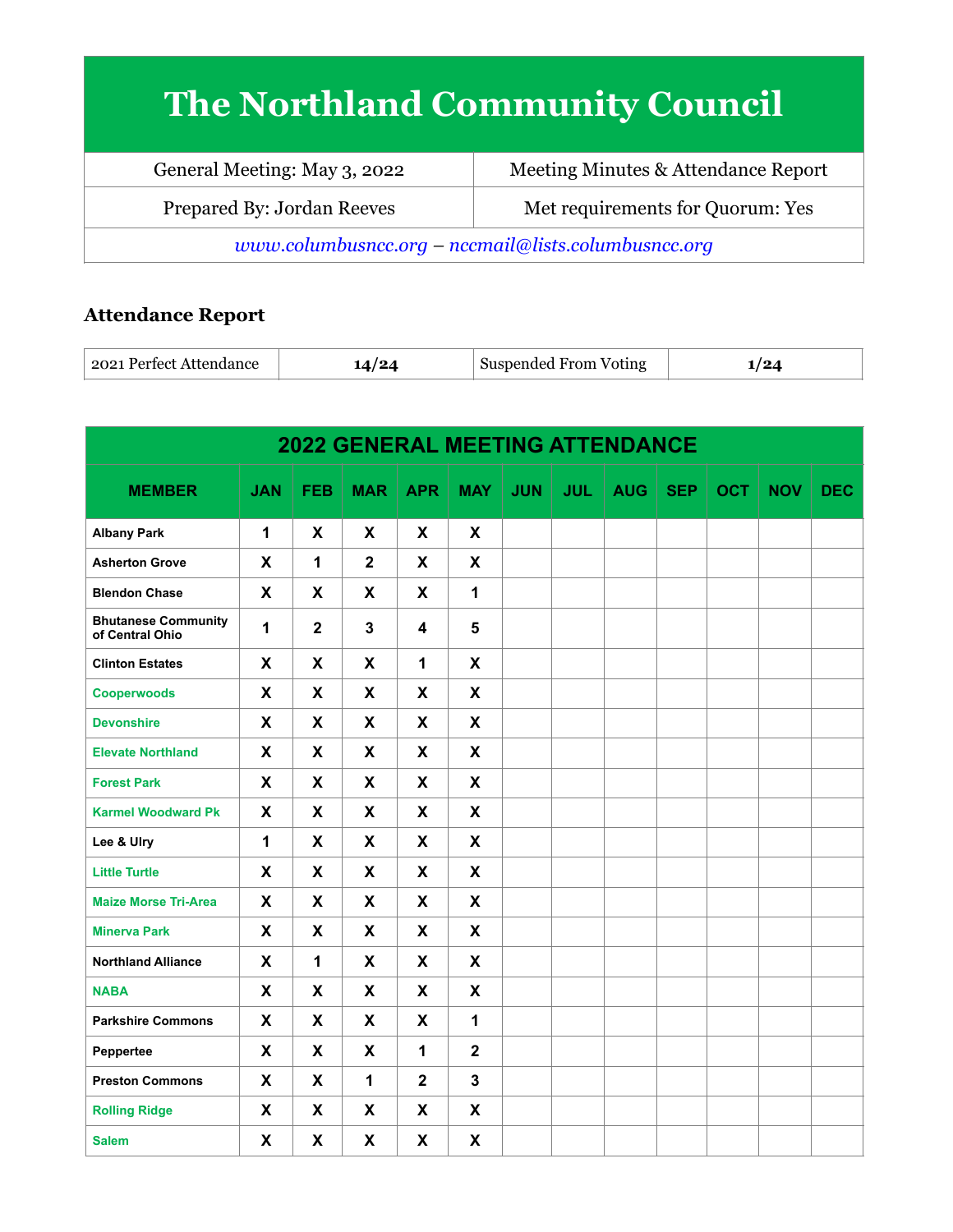| <b>Sharon Woods</b>               |                                | X                             | X | X                                                               | X | X |                      |                                                                    |                                          |  |  |  |  |
|-----------------------------------|--------------------------------|-------------------------------|---|-----------------------------------------------------------------|---|---|----------------------|--------------------------------------------------------------------|------------------------------------------|--|--|--|--|
| <b>Strawberry Farms</b>           |                                | X                             | X | x                                                               | X | X |                      |                                                                    |                                          |  |  |  |  |
| <b>Westerwood*</b>                |                                | X                             | X | X                                                               | X | X |                      |                                                                    |                                          |  |  |  |  |
|                                   |                                |                               |   |                                                                 |   |   |                      |                                                                    |                                          |  |  |  |  |
| * New name for Friendship Village |                                |                               |   |                                                                 |   |   |                      |                                                                    |                                          |  |  |  |  |
|                                   |                                | <b>SUSPENDED &amp; MISSED</b> |   | <b>SUSPENDED &amp; ATTENDED</b>                                 |   |   | <b>GOOD STANDING</b> |                                                                    | <b>NUMBERS DENOTE CONSECUTIVE MISSES</b> |  |  |  |  |
| <b>KEY</b>                        | (voting privileges forfeiture) | <b>SUSPENSION</b>             |   | A MEMBER IN GREEN HAS PERFECT ATTENDANCE<br><b>FOR THE YEAR</b> |   |   |                      | A MEMBER IN RED TEXT HAS BEEN NOTIFIED<br>OF EXPULSION ELIGIBILITY |                                          |  |  |  |  |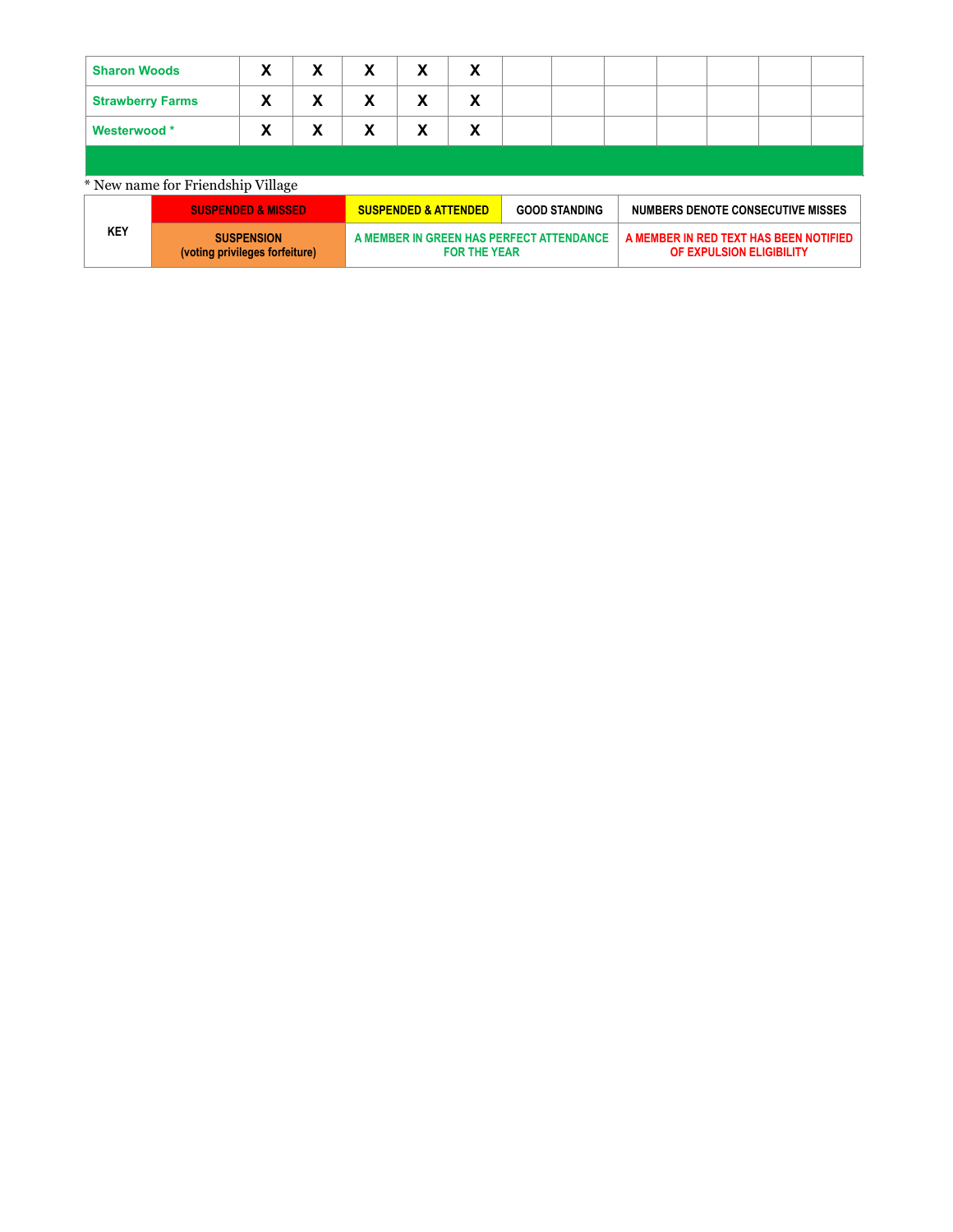| <b>Roll Call</b>                                                                                              | Roll was taken. See above chart for details.<br>٠                                                                                                                                                                                                                                                                                                                                                                                                                                                                                                                                                                                                                                                                                                                                                              |  |  |  |  |  |
|---------------------------------------------------------------------------------------------------------------|----------------------------------------------------------------------------------------------------------------------------------------------------------------------------------------------------------------------------------------------------------------------------------------------------------------------------------------------------------------------------------------------------------------------------------------------------------------------------------------------------------------------------------------------------------------------------------------------------------------------------------------------------------------------------------------------------------------------------------------------------------------------------------------------------------------|--|--|--|--|--|
| <b>Liaison Reports</b>                                                                                        |                                                                                                                                                                                                                                                                                                                                                                                                                                                                                                                                                                                                                                                                                                                                                                                                                |  |  |  |  |  |
| <b>Columbus Fire Department</b><br>Station 24                                                                 | $\bullet$<br>No Report                                                                                                                                                                                                                                                                                                                                                                                                                                                                                                                                                                                                                                                                                                                                                                                         |  |  |  |  |  |
| <b>Columbus Police Department</b><br>Officer Larry Geis<br>Officer Dan Yandrich<br><b>Officer Rodney Reed</b> | $\bullet$<br>Kia vehicles are still being stolen<br>$\bullet$<br>Still are not impounding cars<br>$\bullet$<br>National Night Out information needs to be in by May 13<br>$\bullet$<br>Directed patrol is happening especially on third shift<br>$\bullet$<br>Crime is staying pretty consistent as of right now<br>$\bullet$<br>Please report crimes happening to you when they happen.<br>$\bullet$<br>If you know anyone who wants to be a police officer, please<br>encourage them to apply                                                                                                                                                                                                                                                                                                                |  |  |  |  |  |
| <b>City Attorney's Office</b><br>Sarah Pomeroy<br>614-645-8619<br>scpomeroy@columbus.gov                      | $\bullet$<br>Columbus Grand signed a nuisance evadement order today<br>so they will be watched under a court.<br>$\bullet$<br>AVBI bank filed for foreclosure and they are still scheduling<br>a hearing.<br>$\bullet$<br>There have been a large uptick in code violations for<br>apartments owned by the same person. They are all in court<br>with these complexes.<br>$\bullet$<br>There is no systematic way to see how may people live in<br>each apartment.                                                                                                                                                                                                                                                                                                                                             |  |  |  |  |  |
| <b>FACT &amp; Consider Biking</b><br>David Roseman -<br>VP@friendsofalumcreek.org                             | May is Bike month!<br>٠                                                                                                                                                                                                                                                                                                                                                                                                                                                                                                                                                                                                                                                                                                                                                                                        |  |  |  |  |  |
| <b>Columbus Public Library Liaison</b><br>Keith Hanson (Karl Road Branch Manager)<br>columbuslibrary.org      | Gay Su Pinnell Children's Book Fund - kickoff event will<br>$\bullet$<br>take place at Karl Road Branch on Tuesday, May 10th 4-6<br>PM. She donated \$1 million to the Library Foundation<br>to set up a book fund wherein the library will purchase<br>books to distribute to kids 0-18 in order to build their<br>own personal library collection. All kids o-18 will receive<br>a free book to keep.<br>CML is hosting famed author James Patterson at the<br>$\bullet$<br>Main Library on Monday, June 13th for an author visit.<br>Free with limited space. Registration opens on May 9th.<br>CML is joining with eight other central Ohio library<br>systems to present A Conversation with Margaret<br>Atwood (author of The Handmaid's Tale) on<br>Wednesday, June 15th at 7 PM at the Palace Theatre. |  |  |  |  |  |
| <b>Northland Area Business Association</b><br>Dave Cooper                                                     | $\bullet$<br>161 Taskforce Cleanup will be May 14 at 9:00am behind the<br>Jiffy Lube.<br>$\bullet$<br>NABA applications are open and they want to encourage<br>everyone who owns a business in Northland to be apart of<br><b>NABA</b><br>$\bullet$<br>NABA golf outings are coming up and details are online                                                                                                                                                                                                                                                                                                                                                                                                                                                                                                  |  |  |  |  |  |
| <b>City of Columbus Community Liaison</b><br>Alfred Akainyah - aaakainyah@columbus.gov                        | ٠<br>EV readiness ordinance is happening and you can use<br>website columbus.gov/sustainable/evreadyparking<br>$\bullet$<br>Zoning postcard notifications will be sent out to Civic<br>associations from the city for zoning issues<br>$\bullet$<br>Cars are not being towed right now                                                                                                                                                                                                                                                                                                                                                                                                                                                                                                                         |  |  |  |  |  |
| <b>Columbus Community Engagement</b><br>Sandra R. López - srlopez@columbus.gov                                | $\bullet$<br>There will be a \$6 million funding of the arts council that<br>was approved last night<br>٠<br>Council member Remy sponsored a bill to buy new trash<br>trucks.                                                                                                                                                                                                                                                                                                                                                                                                                                                                                                                                                                                                                                  |  |  |  |  |  |
|                                                                                                               | <b>Selected Discussions</b>                                                                                                                                                                                                                                                                                                                                                                                                                                                                                                                                                                                                                                                                                                                                                                                    |  |  |  |  |  |